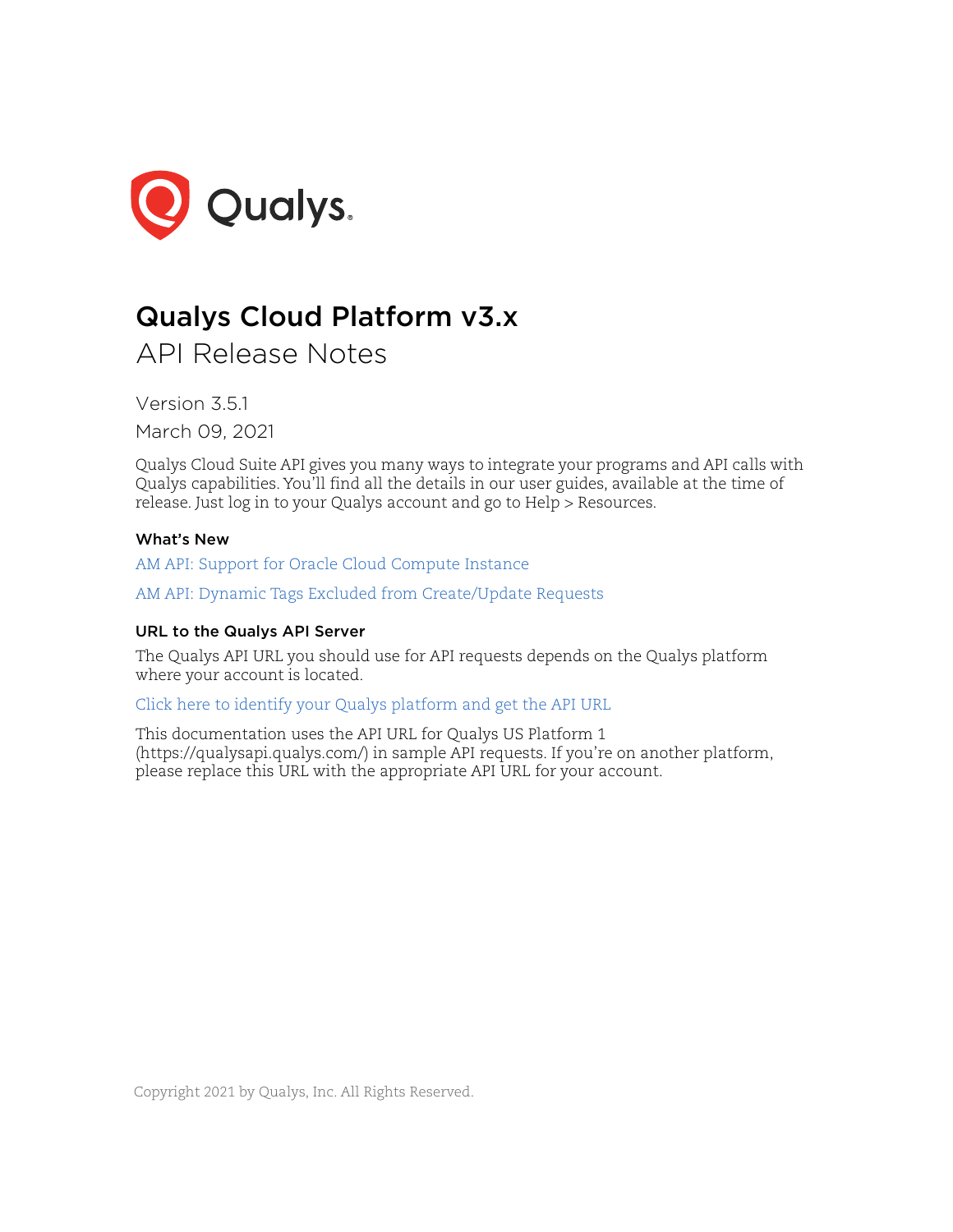# <span id="page-1-0"></span>AM API: Support for Oracle Cloud Compute Instance

| API affected        | /qps/rest/2.0/search/am/hostasset<br>/qps/rest/2.0/get/am/hostasset/ <id></id> |
|---------------------|--------------------------------------------------------------------------------|
| New or Updated APIs | Updated API                                                                    |
| DTD or XSD changes  | Yes                                                                            |

We now allow you to search for Oracle Cloud Compute instances (OCI). The search request returns a list of host assets matching the provided criteria. Assets are returned when they are visible to the user (i.e. in the user's scope).

# Permissions

- You must have the AM module enabled.

- You must have the "API access" permission and Asset Management Permission "Read Asset"

# Input Parameters

The Search Host Asset API supports POST method. We support the following optional filters that are available for the Search Host Asset API.

| Parameter     | Description                                                                                     |  |
|---------------|-------------------------------------------------------------------------------------------------|--|
| ociId         | (string) The ID of your OCI.                                                                    |  |
| compartmentId | (string) The compartment ID of your OCI.                                                        |  |
| hostName      | (string) OCI asset host name                                                                    |  |
| ociTagKey     | (string) OCI tags in lowercase. For example, owner,<br>department, email, lifecycle, name, etc. |  |
| ociTagValue   | (string) Values for the OCI tag keys.                                                           |  |
| id            | (string) OCI asset ID                                                                           |  |

Note: For Oracle Cloud Compute instances, ociTagKey, and ociTagValue, all other parameters are case sensitive. All parameters support text input with EQUALS operator. The ociTagKey and ociTagValue parameters support EQUALS, CONTAINS.

[Sample: Search OCI instances by OCIId](#page-2-0)

[Sample: Search OCI instances by compartmentId](#page-4-0)

[Sample: Search OCI instances by ociTagKey](#page-5-0)

[Sample: Search OCI instances by ociTagValue](#page-7-0)

[Sample: Search OCI instances by hostName](#page-9-0)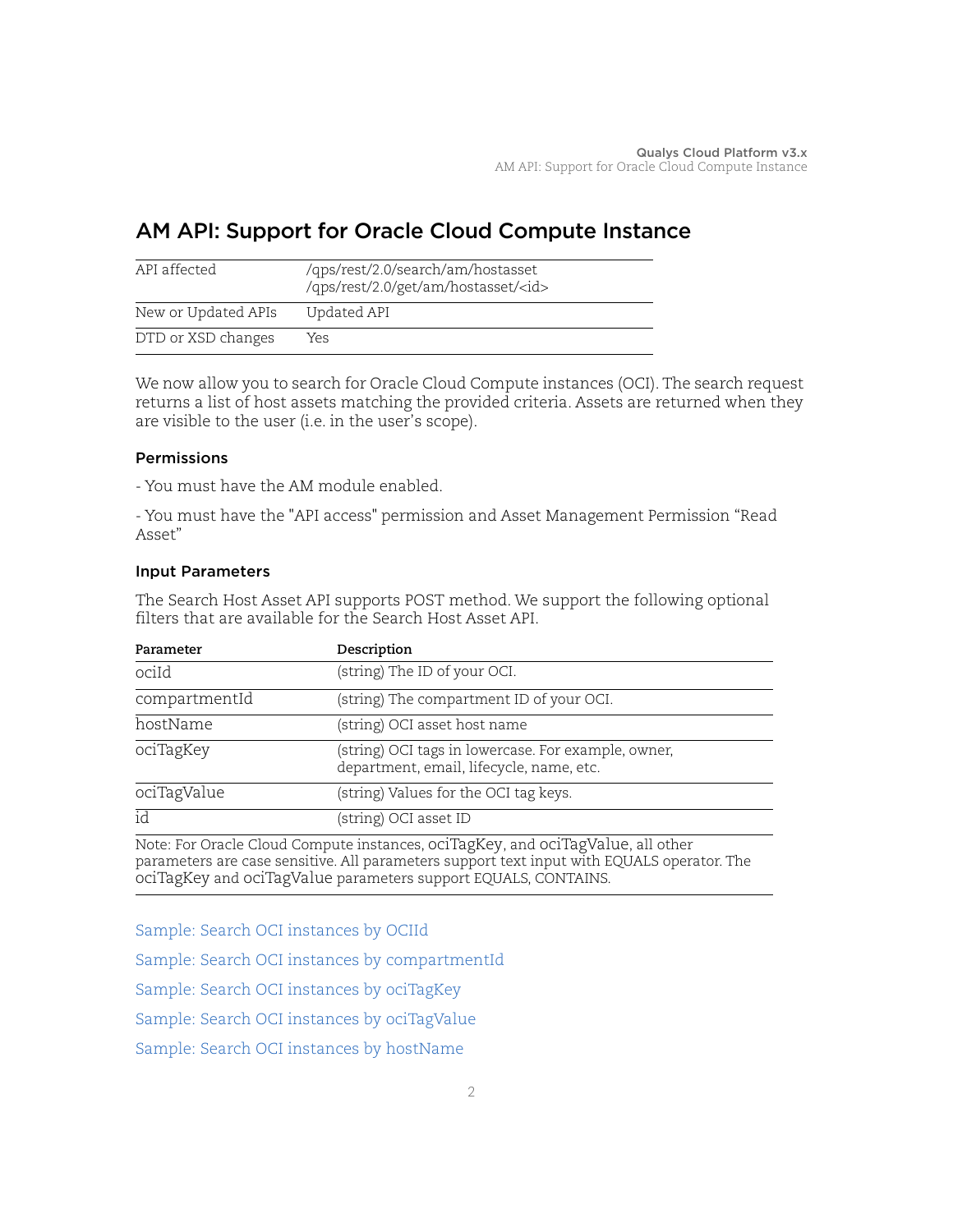# [Sample: Get OCI Host Asset Info](#page-11-0)

# <span id="page-2-0"></span>Sample: Search OCI instances by OCIId

API Request

```
curl -u "USERNAME:PASSWORD" -H "content-type: text/xml" -X "POST" --
data-binary @-
"https://qualysapi.qualys.com/qps/rest/2.0/search/am/hostasset/" <
file.xml
Note: "file.xml" contains the request POST data.
```
#### Request POST data

```
<ServiceRequest>
     <filters>
         <Criteria field="ociId" 
operator="EQUALS">ocid1.instance.oc1.iad.anuwcljtchxdvzyc25xlg4ldfb34bcht
kvhwtcc3qibtjkzlaehvjdu2nkva</Criteria>
     </filters>
</ServiceRequest>
```

```
<?xml version="1.0" encoding="UTF-8"?>
<ServiceResponse xmlns:xsi="http://www.w3.org/2001/XMLSchema-instance" 
xsi:noNamespaceSchemaLocation="https://qualysapi.qualys.com/xsd/2.0/am/ho
stasset.xsd">
     <responseCode>SUCCESS</responseCode>
     <count>1</count>
     <hasMoreRecords>false</hasMoreRecords>
     <data>
         <HostAsset>
             <id>17869517</id>
             <name>instance-20210120-1759</name>
             <created>2021-03-04T12:35:30Z</created>
             <modified>2021-03-05T12:27:04Z</modified>
             <type>HOST</type>
             <tags>
                  <list>
                      <TagSimple>
                          <id>107379616</id>
                          <name>Cloud Agent</name>
                      </TagSimple>
                  </list>
             </tags>
             <sourceInfo>
                  <list>
                      <AssetSource/>
                      <OciAssetSourceSimple>
```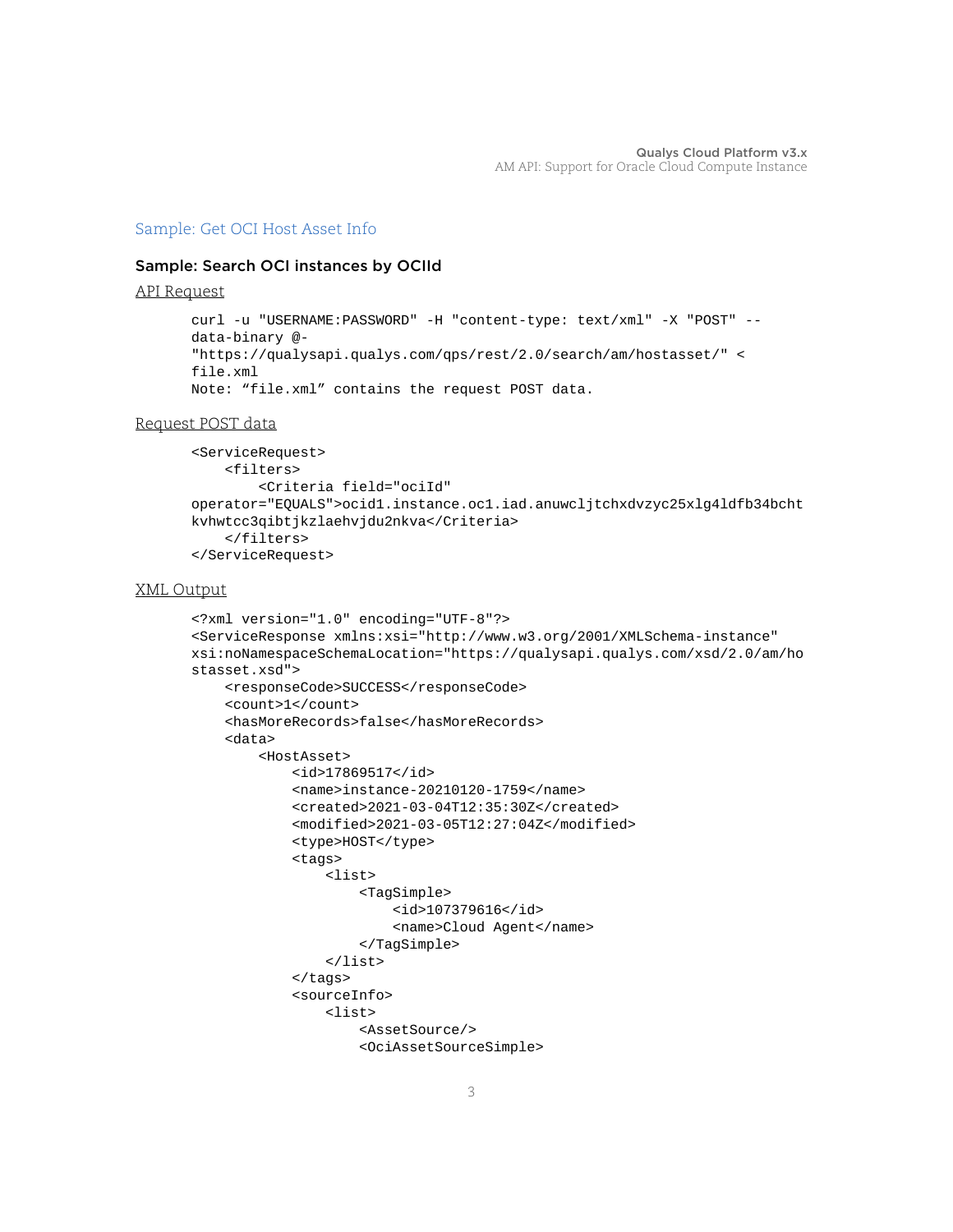```
 <assetId>17869517</assetId>
                          <type>OCI</type>
                          <firstDiscovered>2021-03-
04T12:35:30Z</firstDiscovered>
                          <lastUpdated>2021-03-04T12:35:30Z</lastUpdated>
<ociId>ocid1.instance.oc1.iad.anuwcljtchxdvzyc25xlg4ldfb34bchtkvhwtcc3qib
tjkzlaehvjdu2nkva</ociId>
<compartmentId>ocid1.compartment.oc1..aaaaaaaaravlbhcx2ajiagh57wrurvqs2ub
d4ttaimgy22cxh3r6brpmmugq</compartmentId>
                          <ociInstanceTags>
                               <tags>
                                   <list>
                                       <OciTag>
                                            <key>CreatedBy</key>
<value>oktasso_qualys_oraclecengguser_john@qualys.com</value>
                                           <type>DEFINED</type>
                                            <namespace>OracleTags</namespace>
                                       </OciTag>
                                   </list>
                               </tags>
                          </ociInstanceTags>
                          <ociVnic>
                               <vnic>
                                   <list>
                                       <OciVnic>
                                            <vlanTag>0</vlanTag>
<privateIpAddress>10.0.0.6</privateIpAddress>
<macAddress>02:00:17:06:54:64</macAddress>
                                       </OciVnic>
                                   </list>
                               </vnic>
                          </ociVnic>
                      </OciAssetSourceSimple>
                 \langle/list>
              </sourceInfo>
...
                 \langle/list>
              </networkInterface>
              <isDockerHost>false</isDockerHost>
         </HostAsset>
     </data>
</ServiceResponse>
```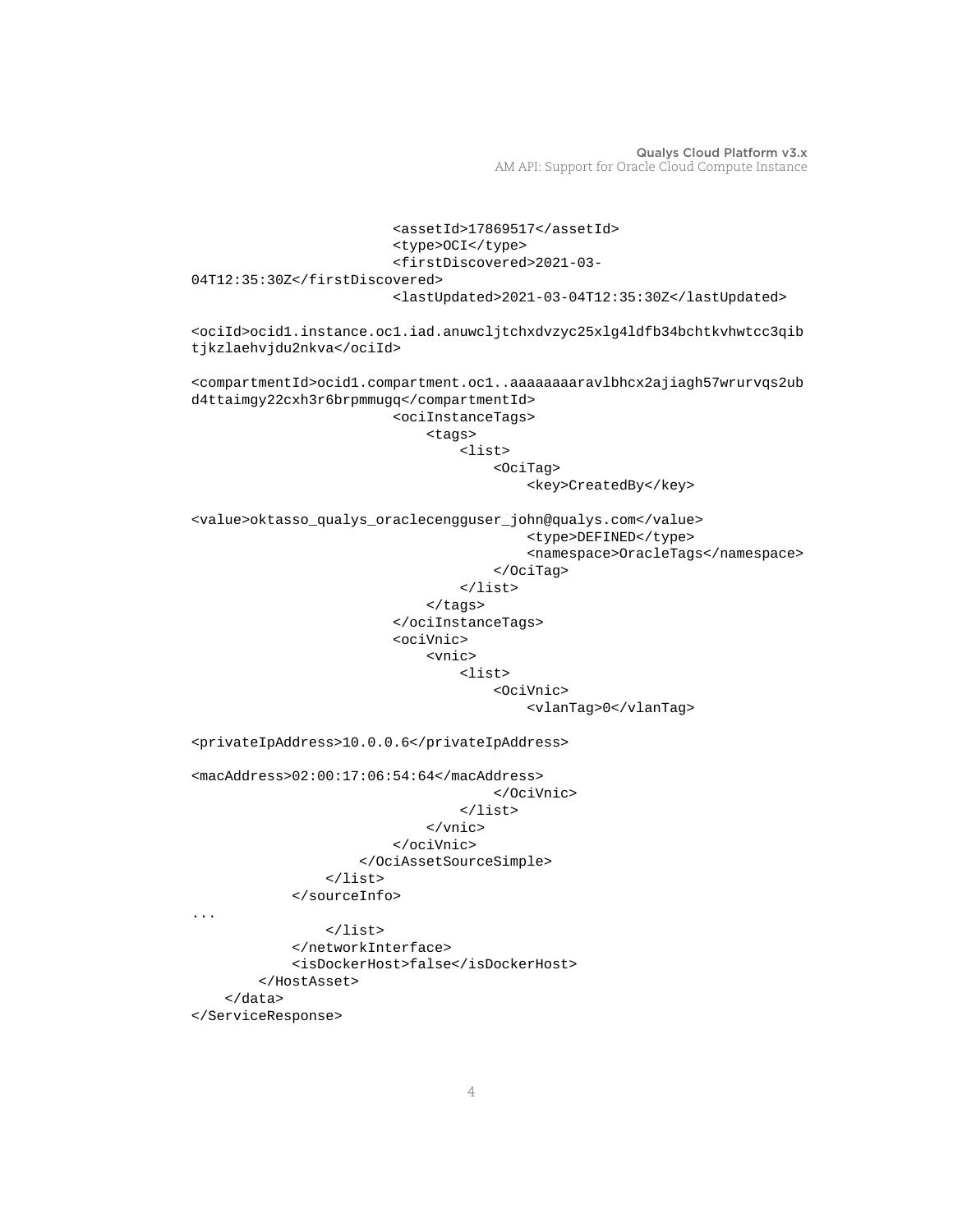# <span id="page-4-0"></span>Sample: Search OCI instances by compartmentId

#### API Request

```
curl -u "USERNAME:PASSWORD" -H "content-type: text/xml" -X "POST" --
data-binary @-
"https://qualysapi.qualys.com/qps/rest/2.0/search/am/hostasset/" <
file.xml
Note: "file.xml" contains the request POST data.
```
#### Request POST data

```
<ServiceRequest>
     <filters>
         <Criteria field="compartmentId" 
operator="EQUALS">ocid1.compartment.oc1..aaaaaaaaravlbhcx2ajiagh57wrurvqs
2ubd4ttaimgy22cxh3r6brpmmugq</Criteria>
     </filters>
</ServiceRequest>
```

```
<?xml version="1.0" encoding="UTF-8"?>
<ServiceResponse xmlns:xsi="http://www.w3.org/2001/XMLSchema-instance" 
xsi:noNamespaceSchemaLocation="http://qualysapi.qualys.com/xsd/2.0/am/hos
tasset.xsd">
     <responseCode>SUCCESS</responseCode>
     <count>1</count>
     <hasMoreRecords>false</hasMoreRecords>
     <data>
         <HostAsset>
             <id>17869517</id>
             <name>instance-20210120-1759</name>
             <created>2021-03-04T12:35:30Z</created>
             <modified>2021-03-05T12:27:04Z</modified>
             <type>HOST</type>
             <tags>
                  <list>
                      <TagSimple>
                          <id>107379616</id>
                          <name>Cloud Agent</name>
                      </TagSimple>
                  </list>
             </tags>
             <sourceInfo>
                  <list>
                      <AssetSource/>
                      <OciAssetSourceSimple>
                          <assetId>17869517</assetId>
                          <type>OCI</type>
```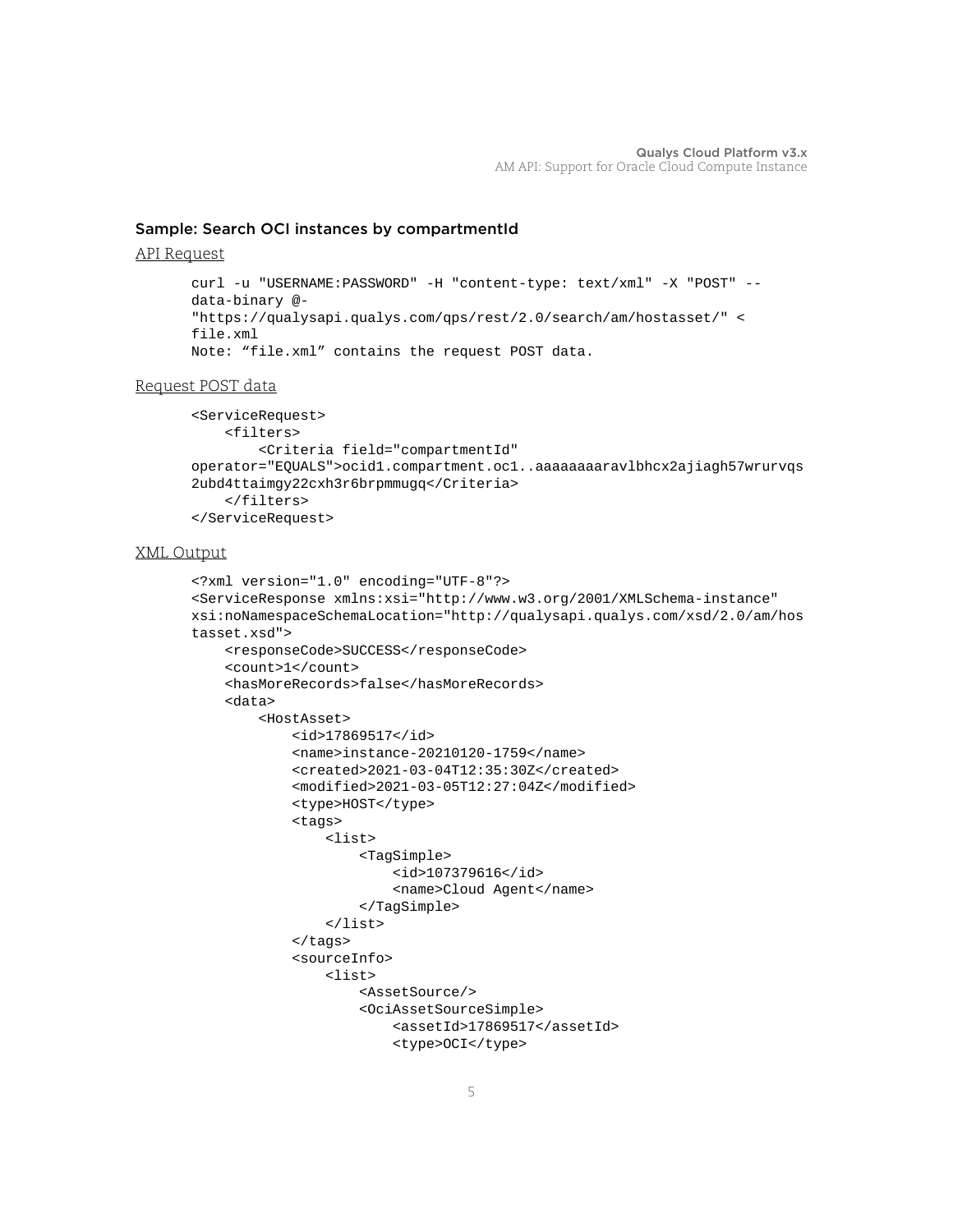```
 <firstDiscovered>2021-03-
04T12:35:30Z</firstDiscovered>
                          <lastUpdated>2021-03-04T12:35:30Z</lastUpdated>
<ociId>ocid1.instance.oc1.iad.anuwcljtchxdvzyc25xlg4ldfb34bchtkvhwtcc3qib
tjkzlaehvjdu2nkva</ociId>
<compartmentId>ocid1.compartment.oc1..aaaaaaaaravlbhcx2ajiagh57wrurvqs2ub
d4ttaimgy22cxh3r6brpmmugq</compartmentId>
                          <ociInstanceTags>
                              <tags>
                                   <list>
                                       <OciTag>
                                           <key>CreatedBy</key>
<value>oktasso_qualys_oraclecengguser_john@qualys.com</value>
                                           <type>DEFINED</type>
                                           <namespace>OracleTags</namespace>
                                       </OciTag>
                                   </list>
                              </tags>
                          </ociInstanceTags>
                          <ociVnic>
                              <vnic>
                                   <list>
                                       <OciVnic>
                                           <vlanTag>0</vlanTag>
<privateIpAddress>10.0.0.6</privateIpAddress>
<macAddress>02:00:17:06:54:64</macAddress>
                                       </OciVnic>
                                   </list>
                              </vnic>
                          </ociVnic>
                      </OciAssetSourceSimple>
                  </list>
             </sourceInfo>
...
```
#### <span id="page-5-0"></span>Sample: Search OCI instances by ociTagKey

```
API Request
```

```
curl -u "USERNAME:PASSWORD" -H "content-type: text/xml" -X "POST" --
data-binary @-
"https://qualysapi.qualys.com/qps/rest/2.0/search/am/hostasset/" <
file.xml
Note: "file.xml" contains the request POST data.
```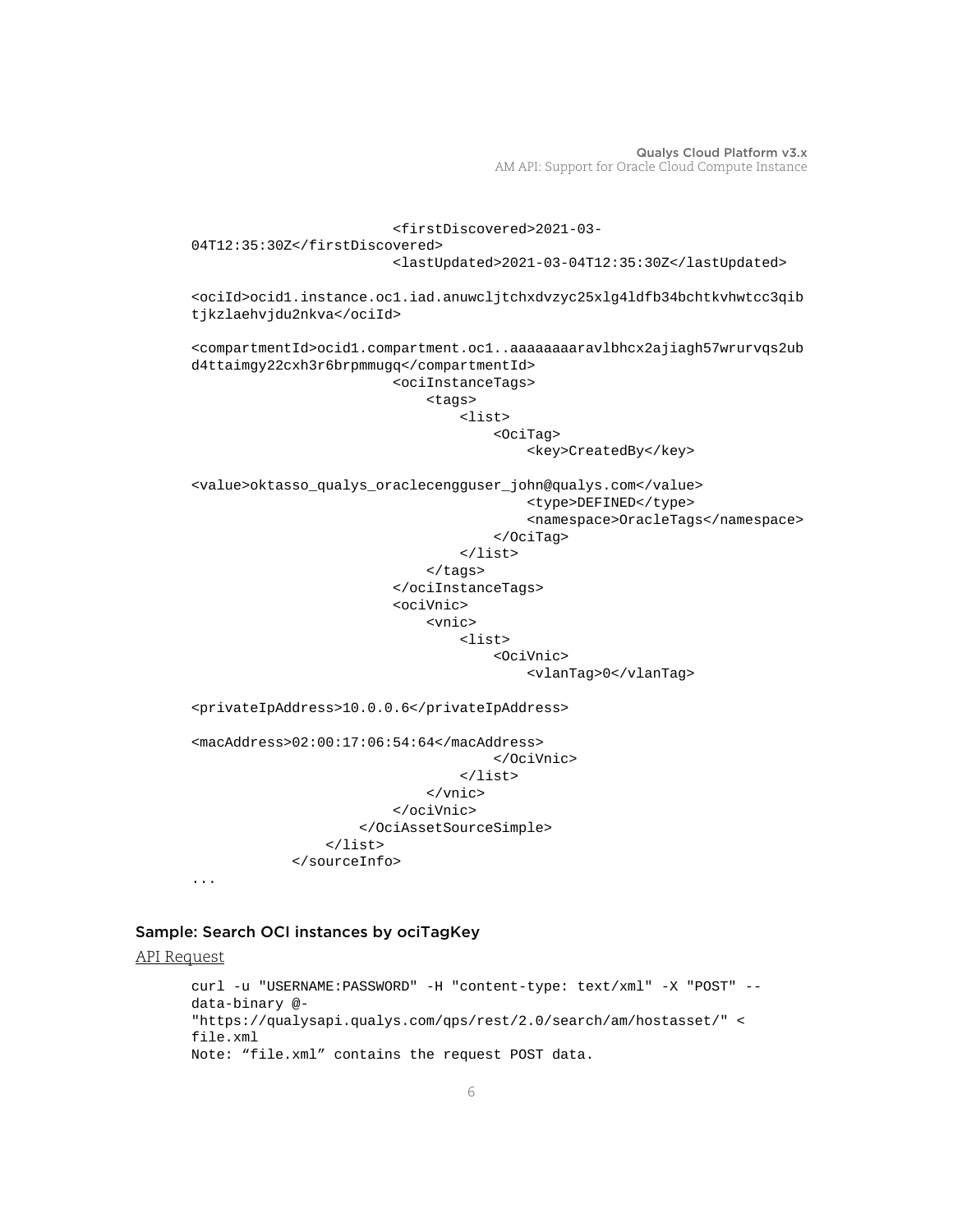# Request POST data

```
<ServiceRequest>
     <filters>
          <Criteria field="ociTagKey" 
operator="EQUALS">createdby</Criteria>
     </filters>
</ServiceRequest>
```
#### XML Output

```
<?xml version="1.0" encoding="UTF-8"?>
<ServiceResponse xmlns:xsi="http://www.w3.org/2001/XMLSchema-instance" 
xsi:noNamespaceSchemaLocation="http://qualysapi.qualys.com/xsd/2.0/am/hos
tasset.xsd">
     <responseCode>SUCCESS</responseCode>
     <count>1</count>
     <hasMoreRecords>false</hasMoreRecords>
     <data>
         <HostAsset>
             <id>17869517</id>
             <name>instance-20210120-1759</name>
             <created>2021-03-04T12:35:30Z</created>
             <modified>2021-03-05T12:27:04Z</modified>
             <type>HOST</type>
             <tags>
                  <list>
                      <TagSimple>
                          <id>107379616</id>
                          <name>Cloud Agent</name>
                      </TagSimple>
                  </list>
             </tags>
             <sourceInfo>
                  <list>
                      <AssetSource/>
                      <OciAssetSourceSimple>
                          <assetId>17869517</assetId>
                          <type>OCI</type>
                          <firstDiscovered>2021-03-
04T12:35:30Z</firstDiscovered>
                          <lastUpdated>2021-03-04T12:35:30Z</lastUpdated>
```
<ociId>ocid1.instance.oc1.iad.anuwcljtchxdvzyc25xlg4ldfb34bchtkvhwtcc3qib tjkzlaehvjdu2nkva</ociId>

<compartmentId>ocid1.compartment.oc1..aaaaaaaaravlbhcx2ajiagh57wrurvqs2ub d4ttaimgy22cxh3r6brpmmugq</compartmentId>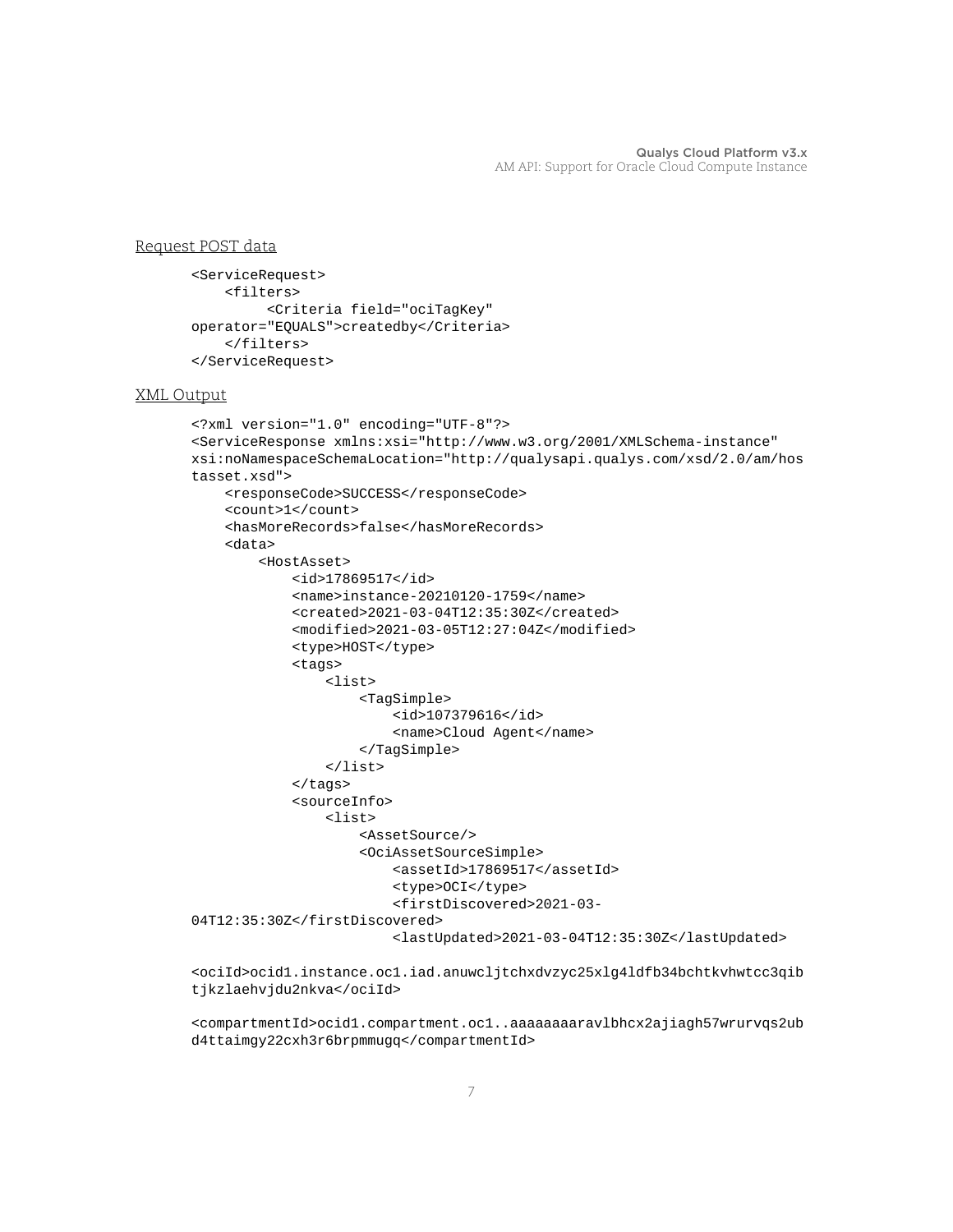```
 <ociInstanceTags>
                               <tags>
                                    <list>
                                        <OciTag>
                                            <key>CreatedBy</key>
<value>oktasso_qualys_oraclecengguser_john@qualys.com</value>
                                            <type>DEFINED</type>
                                            <namespace>OracleTags</namespace>
                                        </OciTag>
                                    </list>
                               </tags>
                           </ociInstanceTags>
                           <ociVnic>
                               <vnic>
                                   <list>
                                        <OciVnic>
                                            <vlanTag>0</vlanTag>
<privateIpAddress>10.0.0.6</privateIpAddress>
<macAddress>02:00:17:06:54:64</macAddress>
                                        </OciVnic>
                                    </list>
                               </vnic>
                           </ociVnic>
                      </OciAssetSourceSimple>
                  </list>
              </sourceInfo>
...
</networkInterface>
              <isDockerHost>false</isDockerHost>
         </HostAsset>
     </data>
</ServiceResponse>
```
# <span id="page-7-0"></span>Sample: Search OCI instances by ociTagValue

#### API Request

```
curl -u "USERNAME:PASSWORD" -H "content-type: text/xml" -X "POST" --
data-binary @-
"https://qualysapi.qualys.com/qps/rest/2.0/search/am/hostasset" <
file.xml
Note: "file.xml" contains the request POST data.
```
Request POST data

```
<ServiceRequest>
     <filters>
```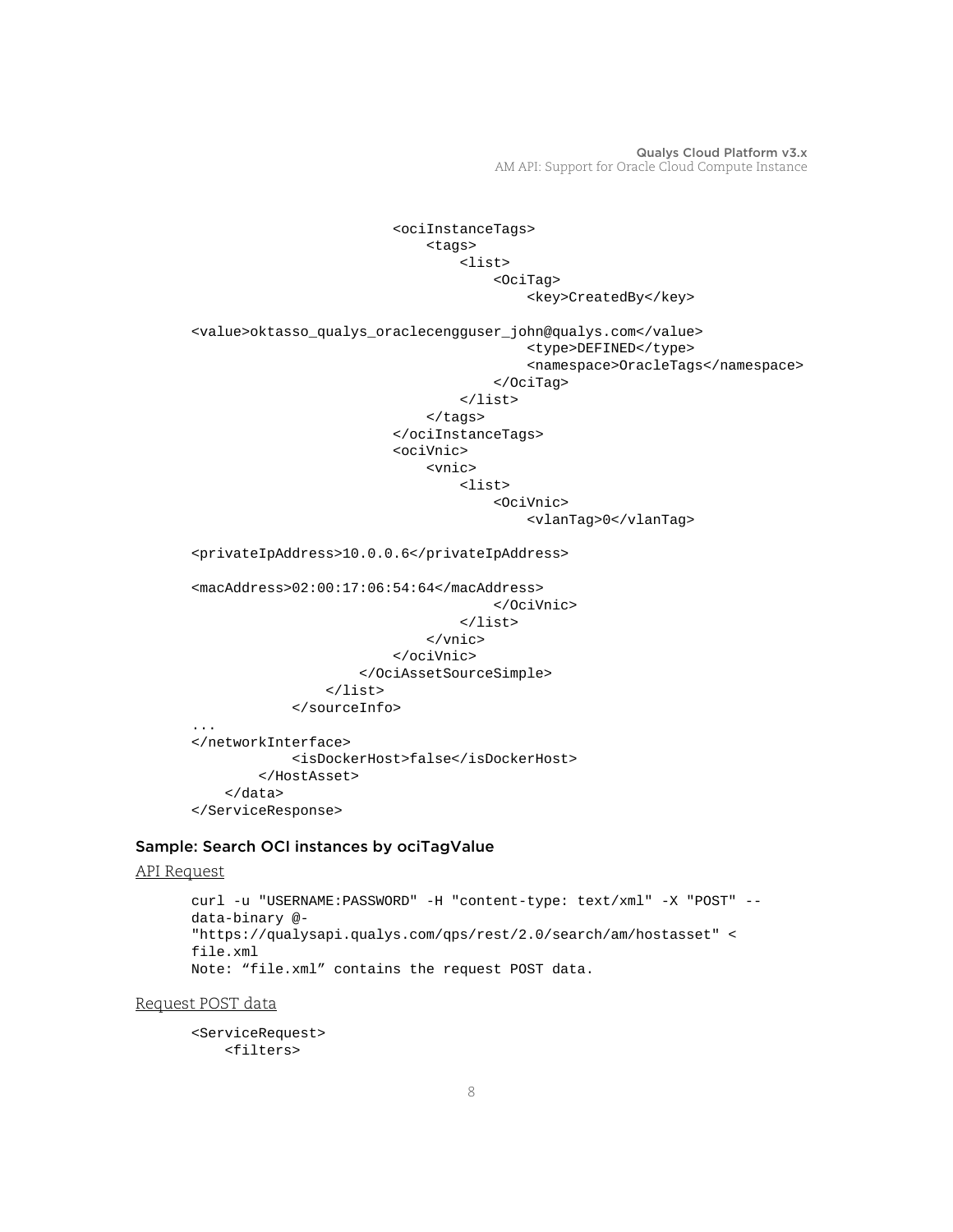```
 <Criteria field="ociTagKey" 
operator="EQUALS">oktasso_qualys_oraclecengguser_john@qualys.com</Criteri
a>
     </filters>
</ServiceRequest>
```

```
<?xml version="1.0" encoding="UTF-8"?>
<ServiceResponse xmlns:xsi="http://www.w3.org/2001/XMLSchema-instance" 
xsi:noNamespaceSchemaLocation="https://qualysapi.qualys.com/xsd/2.0/am/ho
stasset.xsd">
     <responseCode>SUCCESS</responseCode>
     <count>1</count>
     <hasMoreRecords>false</hasMoreRecords>
     <data>
         <HostAsset>
             <id>17869517</id>
             <name>instance-20210120-1759</name>
             <created>2021-03-04T12:35:30Z</created>
             <modified>2021-03-05T12:27:04Z</modified>
             <type>HOST</type>
             <tags>
                 <list>
                      <TagSimple>
                          <id>107379616</id>
                          <name>Cloud Agent</name>
                      </TagSimple>
                 </list>
             </tags>
             <sourceInfo>
                 <list>
                      <AssetSource/>
                      <OciAssetSourceSimple>
                          <assetId>17869517</assetId>
                          <type>OCI</type>
                          <firstDiscovered>2021-03-
04T12:35:30Z</firstDiscovered>
                          <lastUpdated>2021-03-04T12:35:30Z</lastUpdated>
<ociId>ocid1.instance.oc1.iad.anuwcljtchxdvzyc25xlg4ldfb34bchtkvhwtcc3qib
tjkzlaehvjdu2nkva</ociId>
<compartmentId>ocid1.compartment.oc1..aaaaaaaaravlbhcx2ajiagh57wrurvqs2ub
d4ttaimgy22cxh3r6brpmmugq</compartmentId>
```

```
 <ociInstanceTags>
     <tags>
          <list>
              <OciTag>
```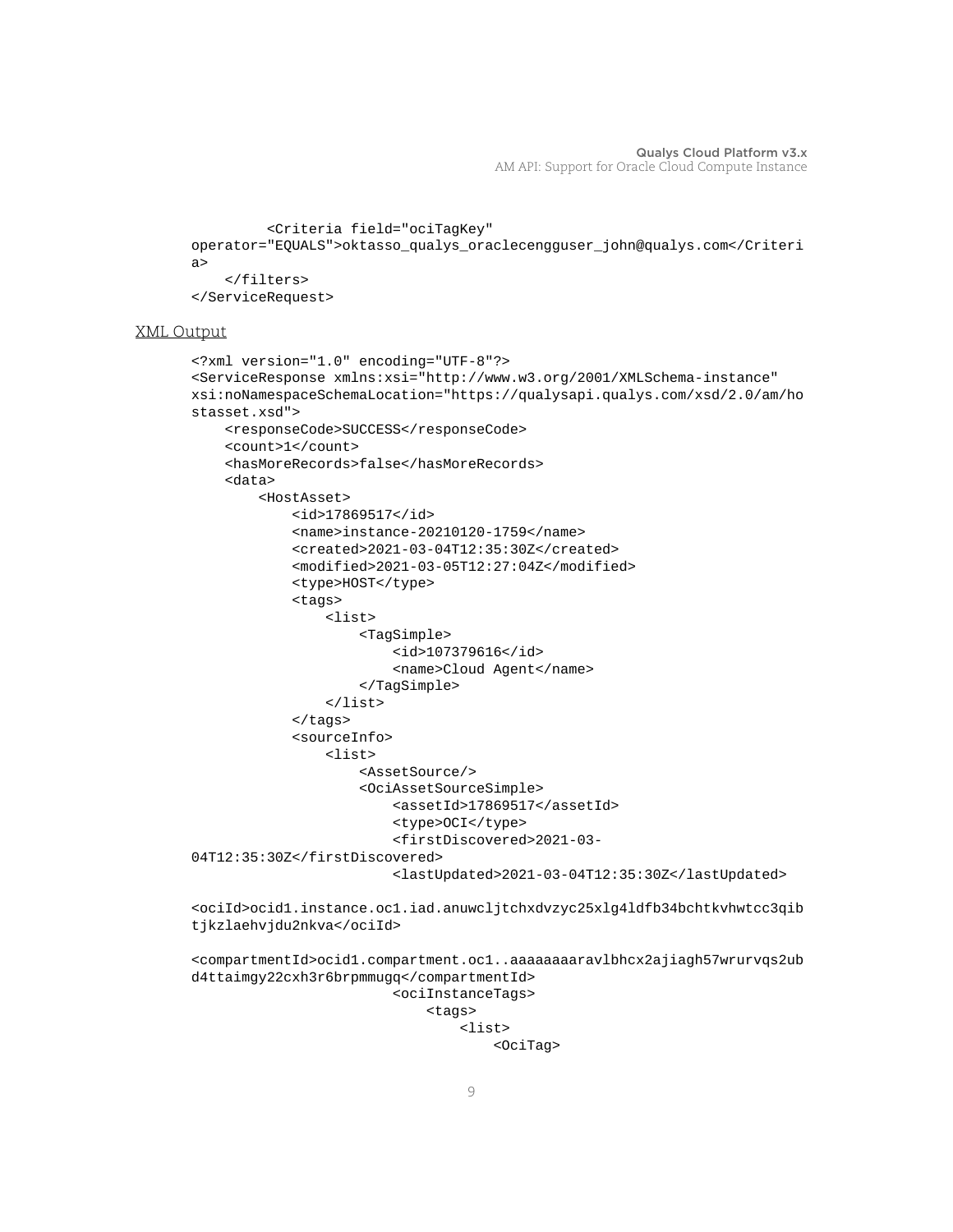<key>CreatedBy</key>

```
<value>oktasso_qualys_oraclecengguser_john@qualys.com</value>
                                            <type>DEFINED</type>
                                            <namespace>OracleTags</namespace>
                                        </OciTag>
                                   </list>
                               </tags>
                           </ociInstanceTags>
                           <ociVnic>
                               <vnic>
                                   <list>
                                        <OciVnic>
                                            <vlanTag>0</vlanTag>
<privateIpAddress>10.0.0.6</privateIpAddress>
<macAddress>02:00:17:06:54:64</macAddress>
                                        </OciVnic>
                                   </list>
                               </vnic>
                           </ociVnic>
                      </OciAssetSourceSimple>
                  </list>
             </sourceInfo>
...
</networkInterface>
              <isDockerHost>false</isDockerHost>
         </HostAsset>
     </data>
```
</ServiceResponse>

#### <span id="page-9-0"></span>Sample: Search OCI instances by hostName

#### API Request

```
curl -u "USERNAME:PASSWORD" -H "content-type: text/xml" -X "POST" --
data-binary @-
"https://qualysapi.qualys.com/qps/rest/2.0/search/am/hostasset" <
file.xml
Note: "file.xml" contains the request POST data.
```
#### Request POST data

```
<ServiceRequest>
     <filters>
          <Criteria field="hostname" 
operator="EQUALS">sample_host</Criteria>
     </filters>
</ServiceRequest>
```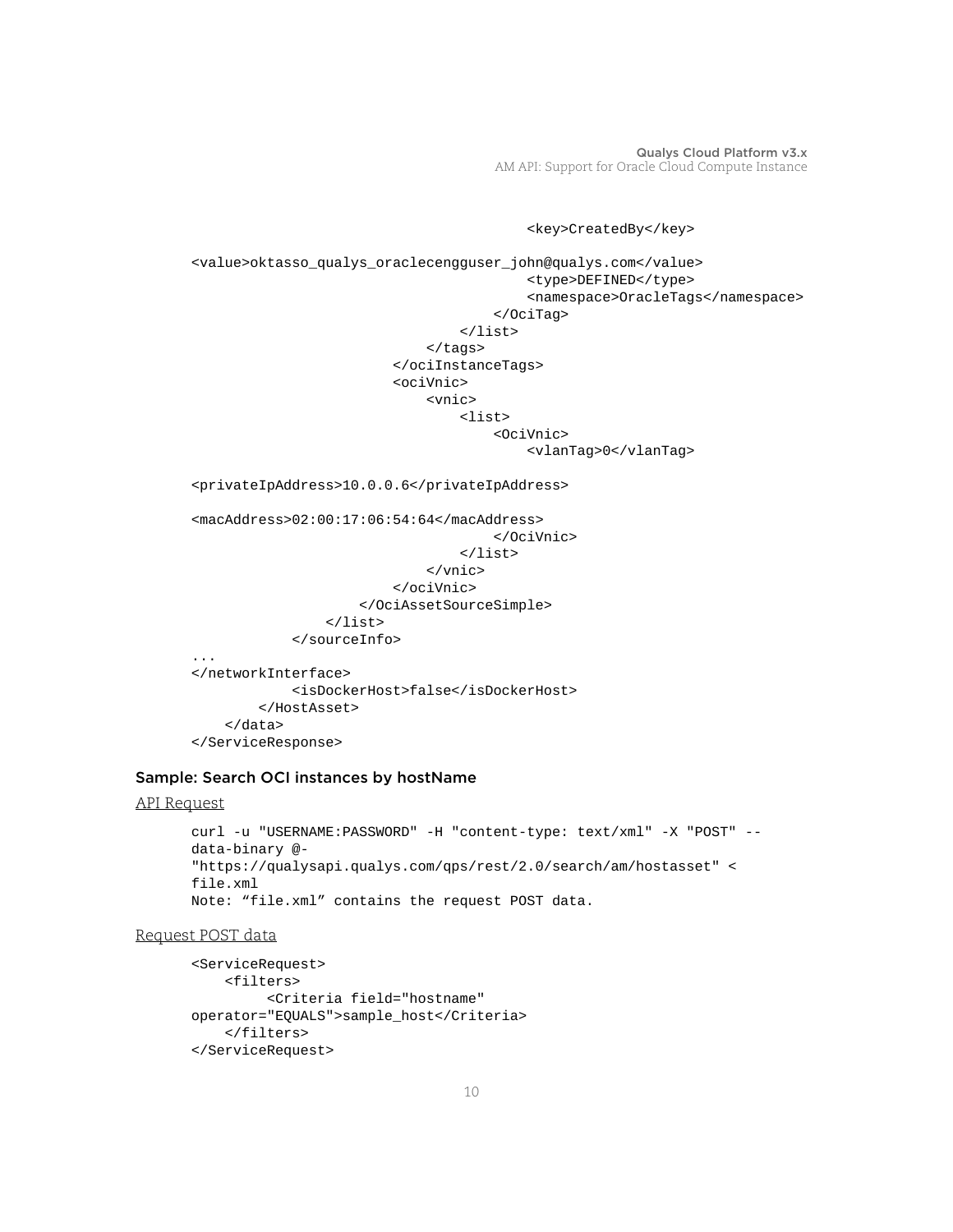```
<?xml version="1.0" encoding="UTF-8"?>
<ServiceResponse xmlns:xsi="http://www.w3.org/2001/XMLSchema-instance" 
xsi:noNamespaceSchemaLocation="https://qualysapi.qualys.com/xsd/2.0/am/ho
stasset.xsd">
     <responseCode>SUCCESS</responseCode>
     <count>1</count>
     <hasMoreRecords>false</hasMoreRecords>
     <data>
         <HostAsset>
             <id>17869517</id>
             <name>instance-20210120-1759</name>
             <created>2021-03-04T12:35:30Z</created>
             <modified>2021-03-05T12:27:04Z</modified>
             <type>HOST</type>
             <tags>
                 <list>
                      <TagSimple>
                          <id>107379616</id>
                          <name>Cloud Agent</name>
                      </TagSimple>
                 </list>
             </tags>
             <sourceInfo>
                 <list>
                      <AssetSource/>
                      <OciAssetSourceSimple>
                          <assetId>17869517</assetId>
                          <type>OCI</type>
                          <firstDiscovered>2021-03-
04T12:35:30Z</firstDiscovered>
                          <lastUpdated>2021-03-04T12:35:30Z</lastUpdated>
<ociId>ocid1.instance.oc1.iad.anuwcljtchxdvzyc25xlg4ldfb34bchtkvhwtcc3qib
tjkzlaehvjdu2nkva</ociId>
<compartmentId>ocid1.compartment.oc1..aaaaaaaaravlbhcx2ajiagh57wrurvqs2ub
d4ttaimgy22cxh3r6brpmmugq</compartmentId>
                          <ociInstanceTags>
                              <tags>
                                  <list>
                                       <OciTag>
                                          <key>CreatedBy</key>
<value>oktasso_qualys_oraclecengguser_john@qualys.com</value>
                                           <type>DEFINED</type>
                                           <namespace>OracleTags</namespace>
```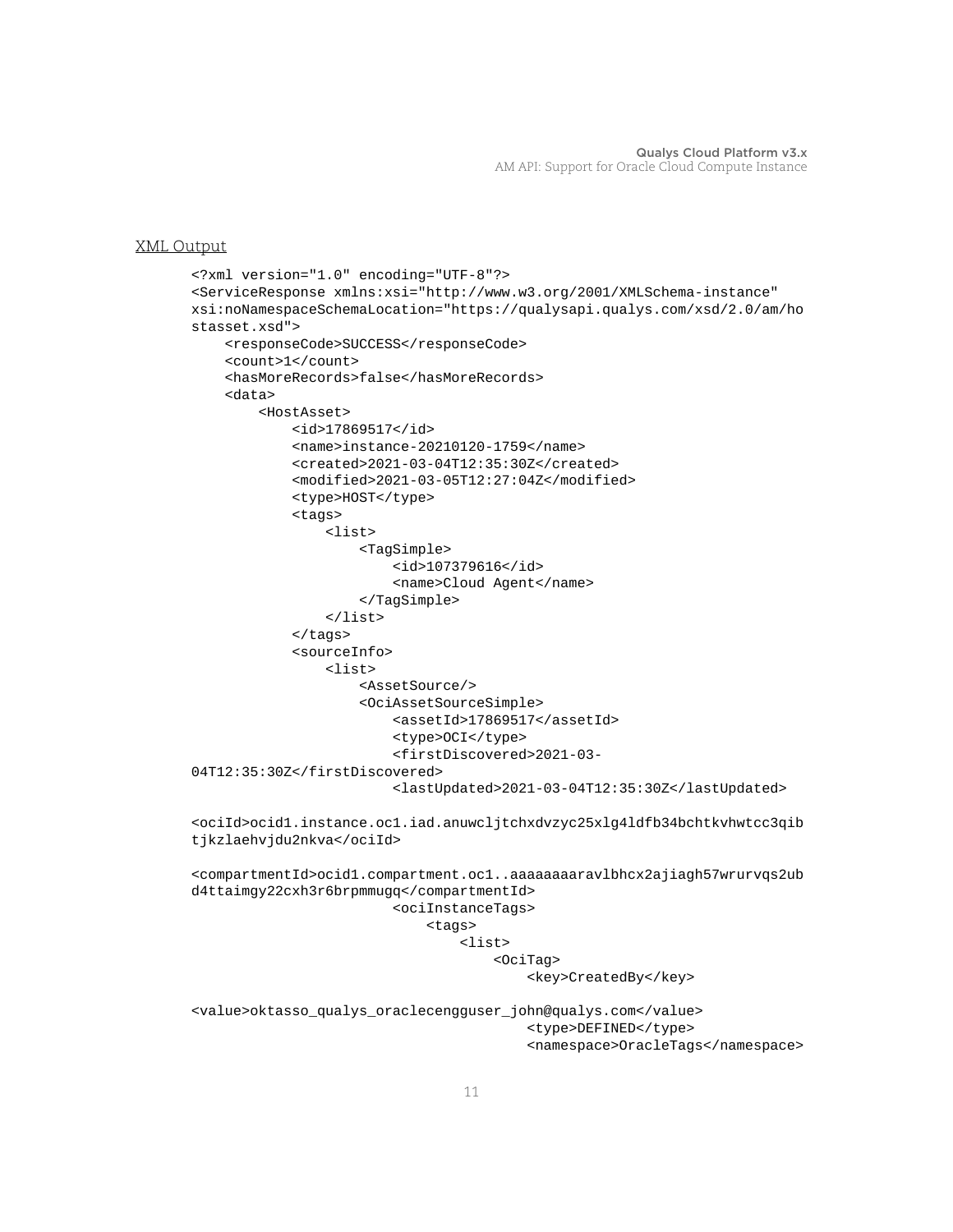```
 </OciTag>
                                    </list>
                                </tags>
                           </ociInstanceTags>
                           <ociVnic>
                                <vnic>
                                    <list>
                                         <OciVnic>
                                             <vlanTag>0</vlanTag>
<privateIpAddress>10.0.0.6</privateIpAddress>
<macAddress>02:00:17:06:54:64</macAddress>
                                         </OciVnic>
                                    </list>
                                </vnic>
                           </ociVnic>
                       </OciAssetSourceSimple>
                 \langlelist>
              </sourceInfo>
...
</networkInterface>
              <isDockerHost>false</isDockerHost>
         </HostAsset>
     </data>
</ServiceResponse>
```
# <span id="page-11-0"></span>Sample: Get OCI Host Asset Info

Sample - Search Oracle Cloud Compute Instances

#### API Request

```
curl -u "USERNAME:PASSWORD" -X "GET" --
"https://qualysapi.qualys.com/qps/rest/2.0/get/am/hostasset/1940247"
```

```
<?xml version="1.0" encoding="UTF-8"?>
<ServiceResponse xmlns:xsi="http://www.w3.org/2001/XMLSchema-instance" 
xsi:noNamespaceSchemaLocation="https://qualysapi.qualys.com/xsd/2.0/am/ho
stasset.xsd">
     <responseCode>SUCCESS</responseCode>
     <count>1</count>
     <hasMoreRecords>false</hasMoreRecords>
     <data>
         <HostAsset>
             <id>17869517</id>
             <name>instance-20210120-1759</name>
             <created>2021-03-04T12:35:30Z</created>
```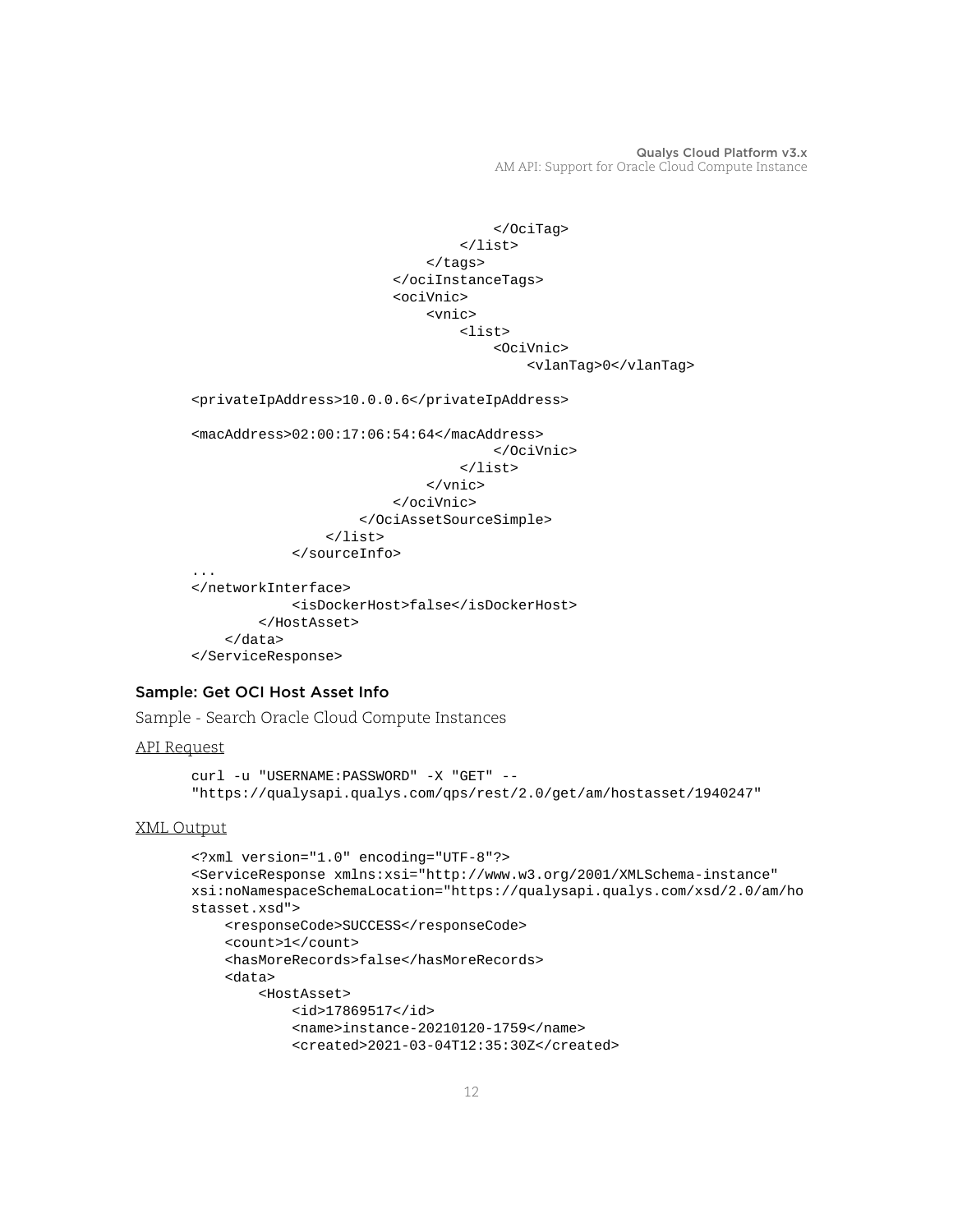```
 <modified>2021-03-05T12:27:04Z</modified>
              <type>HOST</type>
              <tags>
                  <list>
                      <TagSimple>
                          <id>107379616</id>
                          <name>Cloud Agent</name>
                      </TagSimple>
                  </list>
              </tags>
              <sourceInfo>
                  <list>
                      <AssetSource/>
                      <OciAssetSourceSimple>
                           <assetId>17869517</assetId>
                          <type>OCI</type>
                          <firstDiscovered>2021-03-
04T12:35:30Z</firstDiscovered>
                          <lastUpdated>2021-03-04T12:35:30Z</lastUpdated>
<ociId>ocid1.instance.oc1.iad.anuwcljtchxdvzyc25xlg4ldfb34bchtkvhwtcc3qib
tjkzlaehvjdu2nkva</ociId>
<compartmentId>ocid1.compartment.oc1..aaaaaaaaravlbhcx2ajiagh57wrurvqs2ub
d4ttaimgy22cxh3r6brpmmugq</compartmentId>
                          <ociInstanceTags>
                               <tags>
                                   <list>
                                       <OciTag>
                                           <key>CreatedBy</key>
<value>oktasso_qualys_oraclecengguser_john@qualys.com<</value>
                                            <type>DEFINED</type>
                                            <namespace>OracleTags</namespace>
                                       </OciTag>
                                   </list>
                               </tags>
                          </ociInstanceTags>
                          <ociVnic>
                               <vnic>
                                   <list>
                                       <OciVnic>
                                            <vlanTag>0</vlanTag>
<privateIpAddress>10.0.0.6</privateIpAddress>
<macAddress>02:00:17:06:54:64</macAddress>
                                       </OciVnic>
                                  \langle/list>
```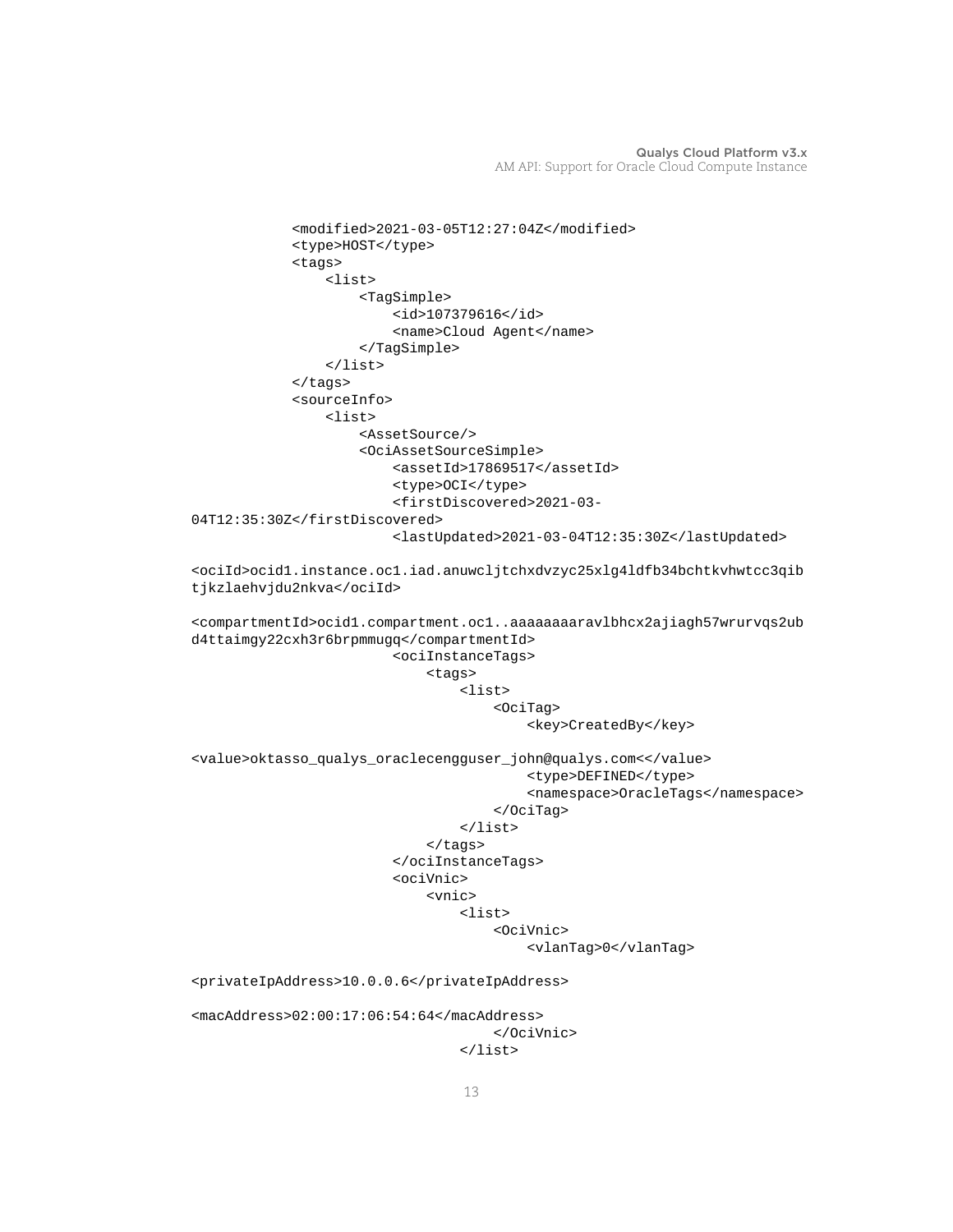```
 </vnic>
                          </ociVnic>
                      </OciAssetSourceSimple>
                  </list>
             </sourceInfo>
...
  <HostAssetInterface>
                        <interfaceName>ens3 Link encap:Ethernet HWaddr 
02:00:17:06:54</interfaceName>
                          <macAddress>02:00:17:06:54:64</macAddress>
                          <type>LOCAL</type>
                          <address>fe80:0:0:0:0:17ff:fe06:5464</address>
                          <gatewayAddress>10.0.0.1</gatewayAddress>
                      </HostAssetInterface>
                  </list>
             </networkInterface>
             <isDockerHost>false</isDockerHost>
         </HostAsset>
     </data>
</ServiceResponse>
```
# XSD Updates

<platform API server>/qps/rest/2.0/hostasset.xsd

```
...
simpleType name="AssetSourceType" final="restriction">
    <restriction base="string">
       <enumeration value="EC2" />
       <enumeration value="LDAP" />
            <enumeration value="AZURE" />
            <enumeration value="GCP" />
            <enumeration value="IBM" />
            <enumeration value="OCI"/>
       <enumeration value="VMWARE_VSPHERE" />
    </restriction>
</simpleType>
<complexType name="OciAssetSourceSimple">
     <complexContent>
         <extension base="tns:AssetSource">
             <sequence>
                 <element name="ociId" type="string" minOccurs="0"/>
                 <element name="displayName" type="string" minOccurs="0"/>
                <element name="compartmentId" type="string" minOccurs="0"/>
                 <element name="shape" type="string" minOccurs="0"/>
                 <element name="state" type="tns:AssetSourceStateCode" 
minOccurs="0"/>
                 <element name="region" type="string" minOccurs="0"/>
```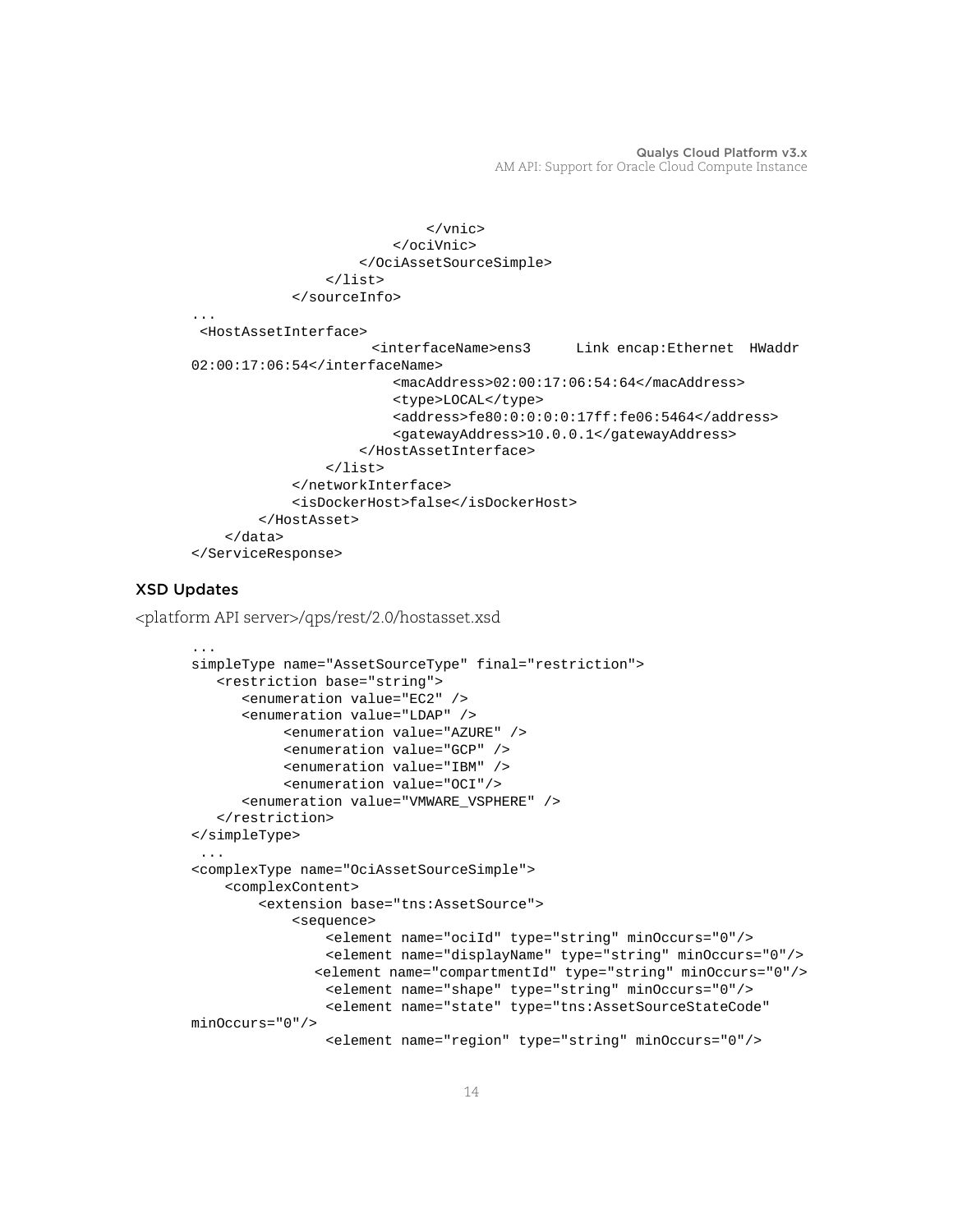```
 <element name="availabilityDomain" type="string" 
minOccurs="0"/>
                 <element name="image" type="string" minOccurs="0"/>
                 <element name="faultDomain" type="string" minOccurs="0"/>
                 <element name="hostName" type="string" minOccurs="0"/>
                 <element name="canonicalRegion" type="string" 
minOccurs="0"/>
                <element name="ociInstanceTags" type="tns:OciInstanceTags" 
minOccurs="0"/>
                 <element name="ociVnic" type="tns:OciInstanceVnic" 
minOccurs="0"/>
             </sequence>
         </extension>
     </complexContent>
</complexType>
  ...
<!--- OCI tags -->
<complexType name="OciInstanceTags">
     <sequence>
         <element name="tags" type="tns:OciTagsQList" minOccurs="1"/>
     </sequence>
</complexType>
<complexType name="OciTag">
     <sequence>
         <element name="key" type="string"/>
         <element name="value" type="string"/>
         <element name="type" type="string"/>
         <element name="namespace" type="string"/>
     </sequence>
</complexType>
<complexType name="OciTagsQList">
     <sequence>
         <element name="count" type="int" maxOccurs="1" minOccurs="0"/>
         <element name="list" minOccurs="0" maxOccurs="unbounded" 
type="tns:OciTag"/>
         <element name="set" minOccurs="0" maxOccurs="unbounded" 
type="tns:OciTag"/>
         <element name="add" minOccurs="0" maxOccurs="unbounded" 
type="tns:OciTag"/>
         <element name="remove" minOccurs="0" maxOccurs="unbounded" 
type="tns:OciTag"/>
         <element name="update" minOccurs="0" maxOccurs="unbounded" 
type="tns:OciTag"/>
     </sequence>
</complexType>
  ...
```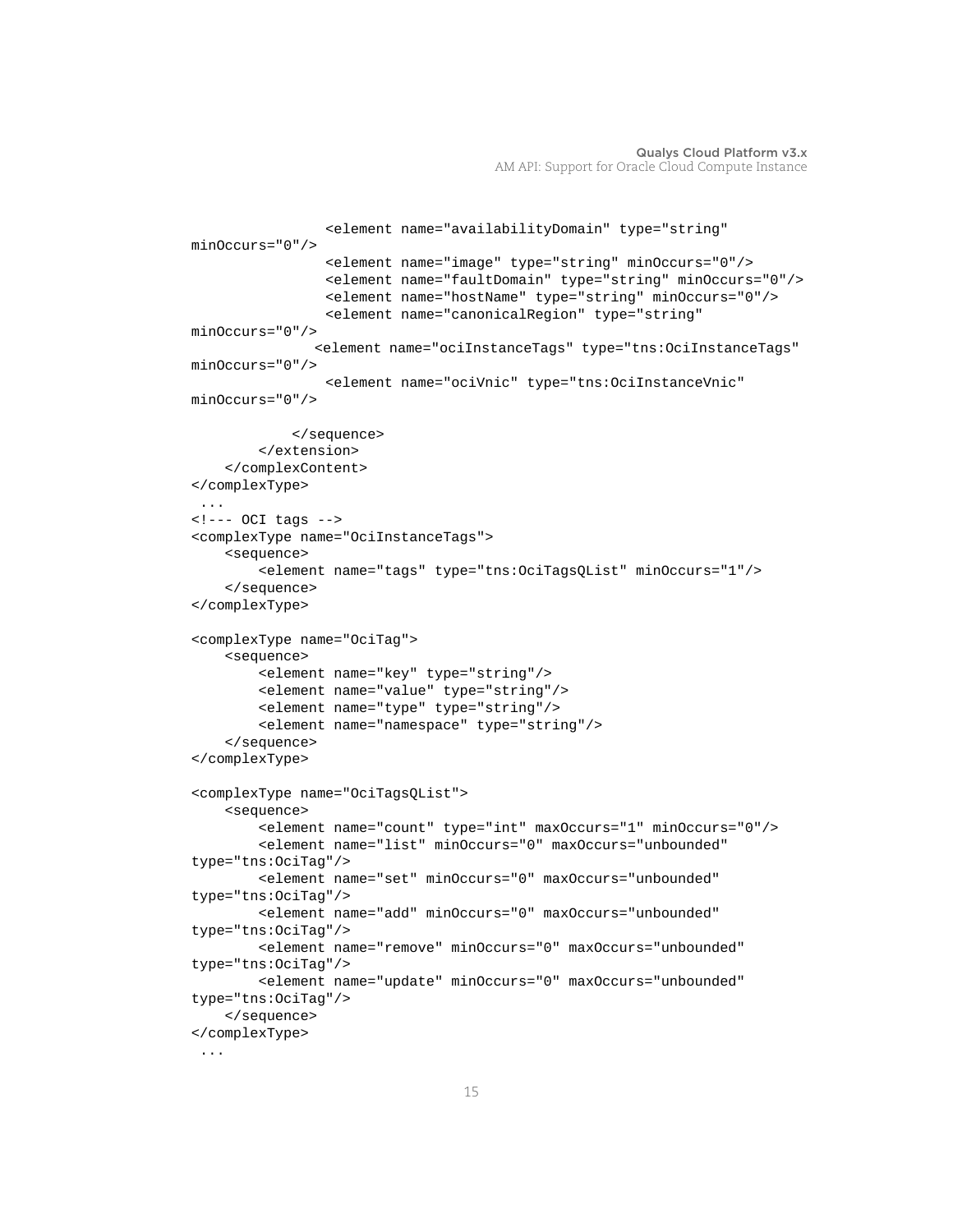```
<!--- OCI VNIC -->
<complexType name="OciInstanceVnic">
     <sequence>
         <element name="vnic" type="tns:OciVnicQList" minOccurs="1"/>
     </sequence>
</complexType>
<complexType name="OciVnic">
     <sequence>
         <element name="ociId" type="string"/>
         <element name="vnicId" type="string"/>
         <element name="vlanTag" type="int"/>
         <element name="virtualRouterIp" type="string"/>
         <element name="subnetCidrBlock" type="string"/>
         <element name="privateIpAddress" type="string"/>
         <element name="macAddress" type="string"/>
     </sequence>
</complexType>
<complexType name="OciVnicQList">
     <sequence>
         <element name="count" type="int" maxOccurs="1" minOccurs="0"/>
         <element name="list" minOccurs="0" maxOccurs="unbounded" 
type="tns:OciVnic"/>
         <element name="set" minOccurs="0" maxOccurs="unbounded" 
type="tns:OciVnic"/>
         <element name="add" minOccurs="0" maxOccurs="unbounded" 
type="tns:OciVnic"/>
         <element name="remove" minOccurs="0" maxOccurs="unbounded" 
type="tns:OciVnic"/>
         <element name="update" minOccurs="0" maxOccurs="unbounded" 
type="tns:OciVnic"/>
     </sequence>
</complexType>
...
```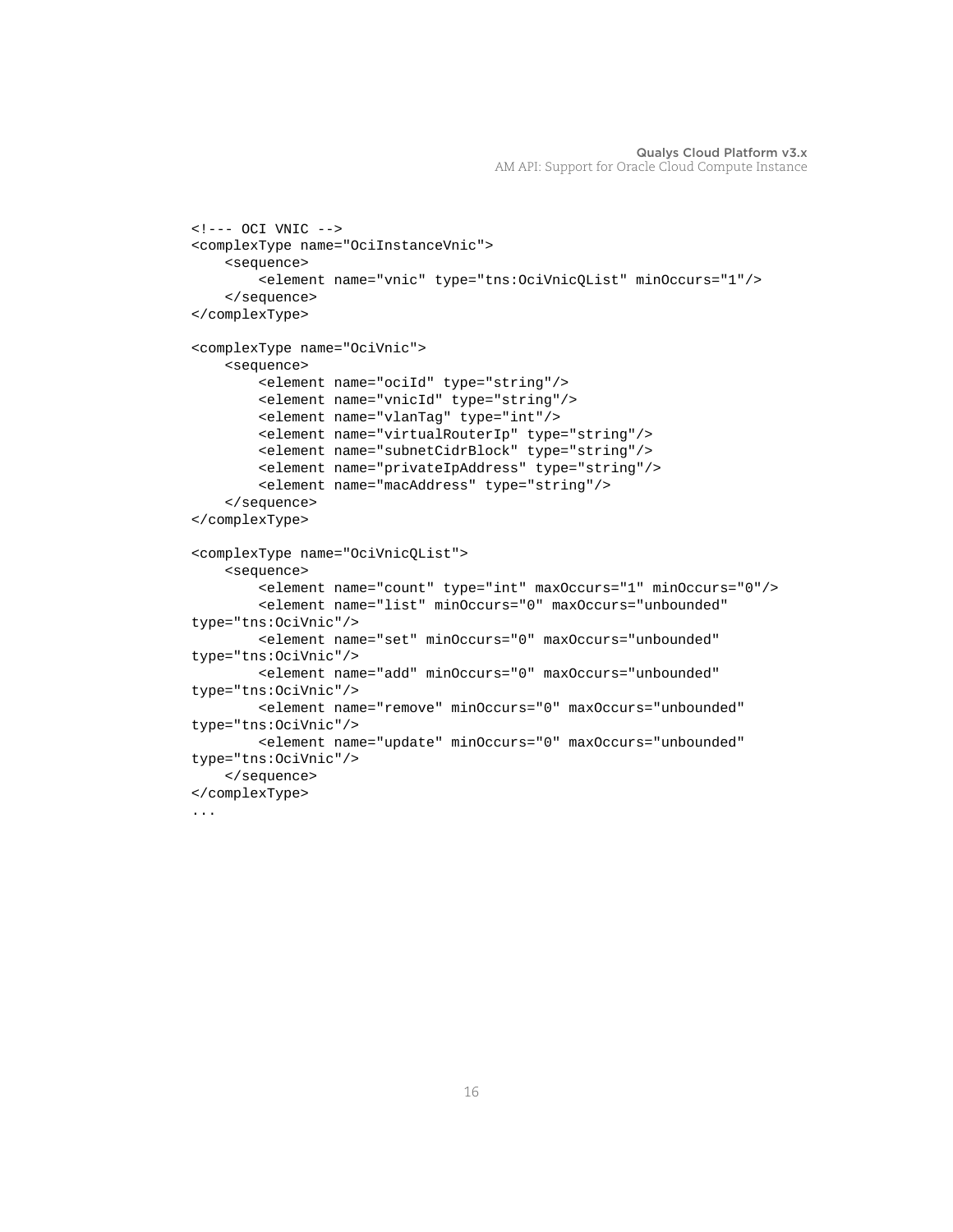# <span id="page-16-0"></span>AM API: Dynamic Tags Excluded from Create/Update Requests

| API affected        | /qps/rest/2.0/create/am/hostasset<br>/qps/rest/2.0/update/am/hostasset<br>/qps/rest/2.0/update/am/hostasset/ <asset_id><br/>/qps/rest/2.0/update/am/asset<br/>/qps/rest/2.0/update/am/asset/<asset_id></asset_id></asset_id> |
|---------------------|------------------------------------------------------------------------------------------------------------------------------------------------------------------------------------------------------------------------------|
| New or Updated APIs | Updated                                                                                                                                                                                                                      |
| DTD or XSD changes  | Nο                                                                                                                                                                                                                           |

We have now restricted our asset create/update requests to static tags and have excluded dynamic tags. With this release, we will decline a request if the request contains TagSimple list having a dynamic tag for add/remove/set operation. The request is processed if it contains only static tags.

In case of the set operation, if the request includes static tags, then the existing static tags are removed and new static tags (specified in the request) are applied on that particular asset. All the existing system or dynamic tags are retained as is. You cannot add or remove dynamic tags manually.

# Permissions

- You must have the AM module enabled.
- You must have the "API access" permission.

# Sample - Request to add tags to a host asset

The finding details to add tag information.

# API Request

```
curl -u "USERNAME:PASSWORD" -H "content-type: text/xml" -X "POST" --
"https://qualysapi.qualys.com/qps/rest/2.0/update/am/hostasset/3458268"< 
file.xml
```
Note: "file.xml" contains the request POST data.

# Request POST Data

```
<ServiceRequest> 
<data> 
<HostAsset> 
<tags><add> 
     <TagSimple><id>11307825</id></TagSimple> 
</add>
</tags> 
</HostAsset>
```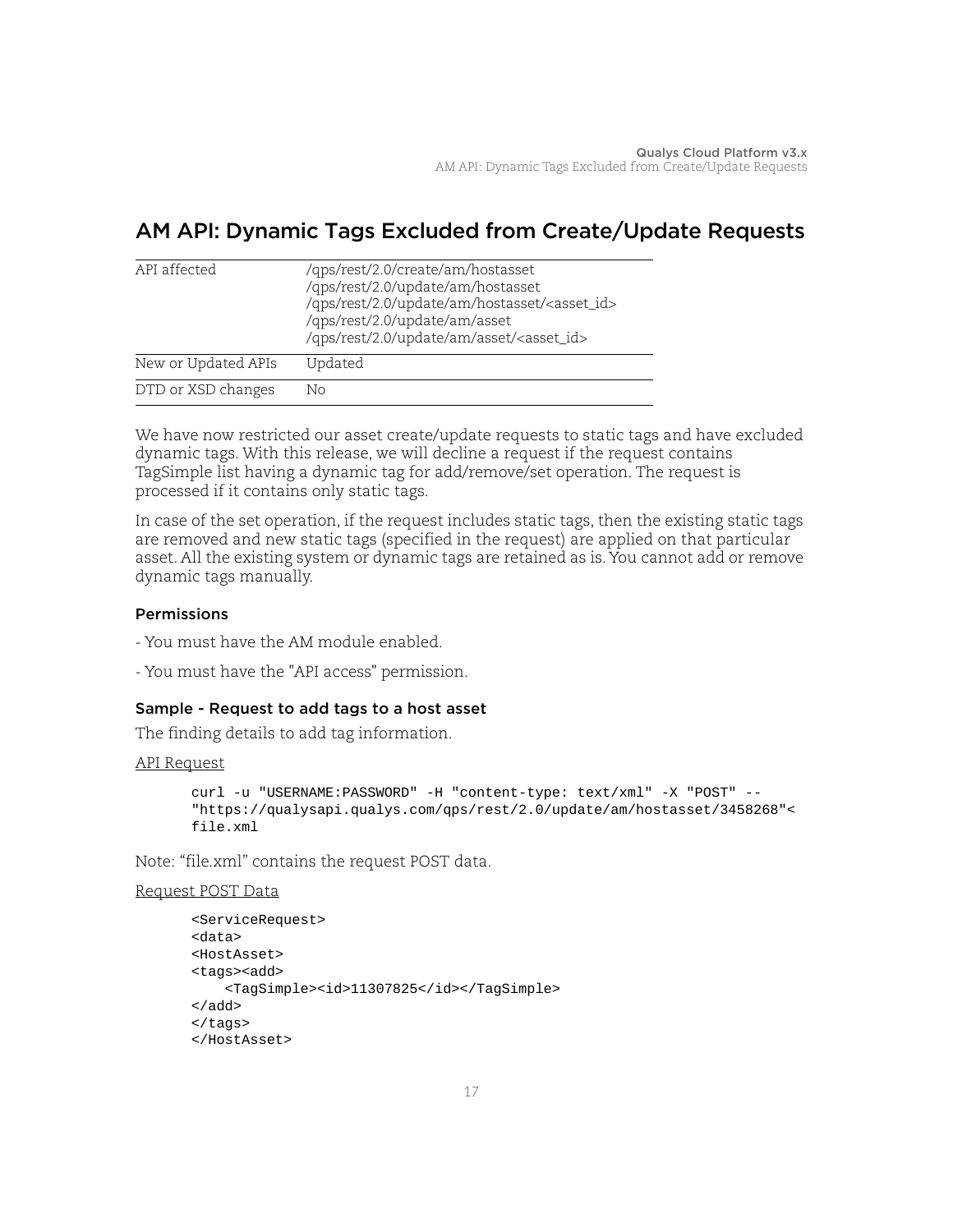```
</data>
</ServiceRequest>
```

```
<?xml version="1.0" encoding="UTF-8"?>
<ServiceResponse xmlns:xsi="http://www.w3.org/2001/XMLSchema-instance" 
xsi:noNamespaceSchemaLocation="https://qualysapi.qualys.com/qps/xsd/2.0/a
m/hostasset.xsd">
     <responseCode>SUCCESS</responseCode>
     <count>1</count>
     <data>
         <HostAsset>
             <id>3458268</id>
         </HostAsset>
     </data>
</ServiceResponse>
```
# Sample - Update the host asset with tags

Let us update the host asset tags.

# API Request

```
curl -u "USERNAME:PASSWORD" -H "content-type: text/xml" -X "POST" --
"https://qualysapi.qualys.com/qps/rest/2.0/update/am/hostasset"< 
file.xml
```
Note: "file.xml" contains the request POST data.

# Request POST data

```
<ServiceRequest>
<filters>
<Criteria field="id" operator="EQUALS">3458268</Criteria>
</filters>
<data> 
<HostAsset> 
<tags>
<add> 
<TagSimple>
<id>11175413</id>
</TagSimple>
</add> 
</tags> 
</HostAsset> 
</data>
</ServiceRequest>
```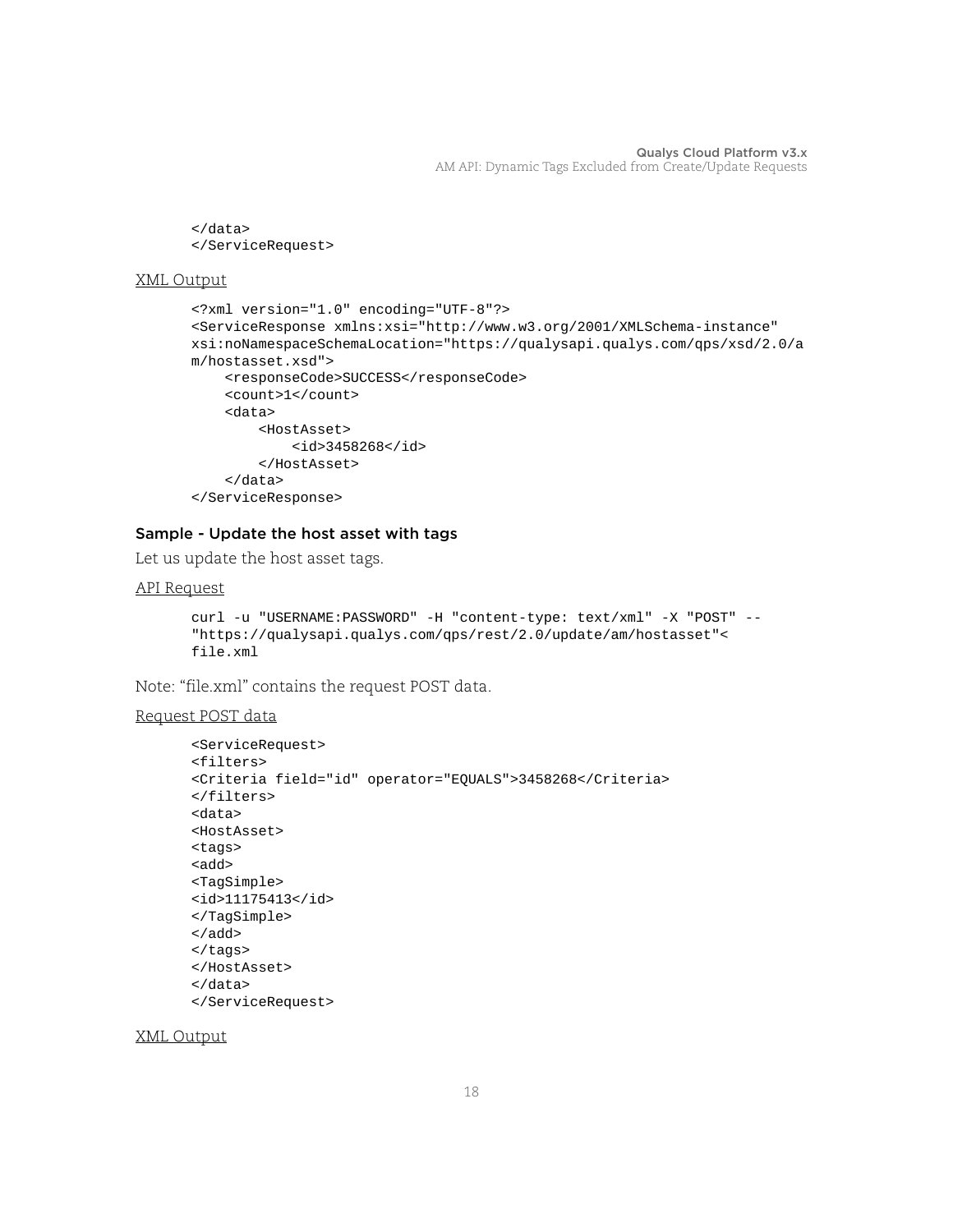```
<ServiceResponse xmlns:xsi="http://www.w3.org/2001/XMLSchema-instance" 
xsi:noNamespaceSchemaLocation="qualysapi.qualys.com/qps/xsd/2.0/am/hostas
set.xsd">
     <responseCode>SUCCESS</responseCode>
     <count>1</count>
     <data>
         <HostAsset>
             <id>3458268</id>
         </HostAsset>
     </data>
```
# </ServiceResponse>

# Sample - Create host asset with tags

Let us try to create a host asset using tags.

```
API Request
```

```
curl -u "USERNAME:PASSWORD" -H "content-type: text/xml" -X "POST" --
"https://qualysapi.qualys.com/qps/rest/2.0/create/am/hostasset"< 
file.xml
```
Note: "file.xml" contains the request POST data.

```
Request POST data
```

```
<ServiceRequest>
  <data>
  <HostAsset>
   <name>Windows 95</name>
   <tags>
    <add> 
     <TagSimple><id>11175413</id></TagSimple>
    </add> 
   </tags>
  <os>Windows 7</os>
    <dnsHostName>localhost</dnsHostName>
    <netbiosName>TEST</netbiosName>
    <netbiosNetworkId>10</netbiosNetworkId>
    <networkGuid>66bf43c8-7392-4257-b856-a320fde231eb</networkGuid>
    <address>255.255.255.0</address>
    <trackingMethod>IP</trackingMethod>
    <software>
     <set>
       <HostAssetSoftware>
       <name>Photoshop</name>
       <version>9</version>
      </HostAssetSoftware>
    \epsilon/set>
    </software>
```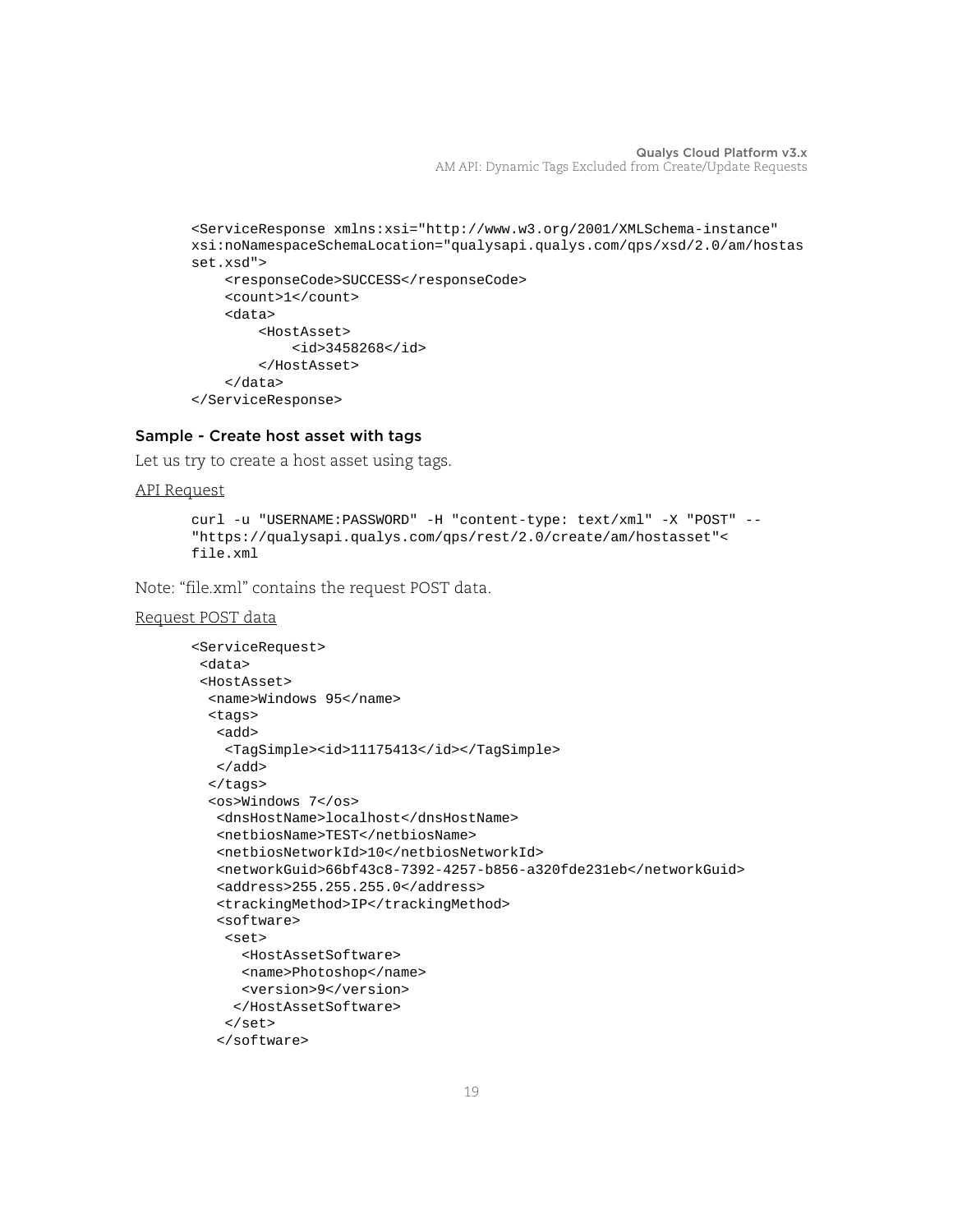```
 </HostAsset>
  </data>
</ServiceRequest>
```

```
<S?xml version="1.0" encoding="UTF-8"?>
<ServiceResponse xmlns:xsi="http://www.w3.org/2001/XMLSchema-instance" 
xsi:noNamespaceSchemaLocation="https://qualysapi.qualys.com/qps/xsd/2.0/a
m/hostasset.xsd">
     <responseCode>SUCCESS</responseCode>
     <count>1</count>
     <data>
         <HostAsset>
             <id>7992387</id>
             <name>Windows 95</name>
             <created>2021-03-08T13:00:29Z</created>
             <modified>2021-03-08T13:00:29Z</modified>
             <type>HOST</type>
             <tags>
                  <list>
                      <TagSimple>
                          <id>11175413</id>
                          <name>Static</name>
                      </TagSimple>
                  </list>
             </tags>
             <os>Windows 7</os>
             <dnsHostName>localhost</dnsHostName>
             <netbiosName>TEST</netbiosName>
             <netbiosNetworkId>10</netbiosNetworkId>
             <networkGuid>66bf43c8-7392-4257-b856-
a320fde231eb</networkGuid>
             <address>255.255.255.0</address>
             <trackingMethod>IP</trackingMethod>
             <software>
                  <list>
                      <HostAssetSoftware>
                          <name>Photoshop</name>
                          <version>9</version>
                      </HostAssetSoftware>
                  </list>
             </software>
             <networkInterface>
                  <list>
                      <HostAssetInterface>
                          <hostname>localhost</hostname>
                          <type>LOCAL</type>
                          <address>255.255.255.0</address>
```